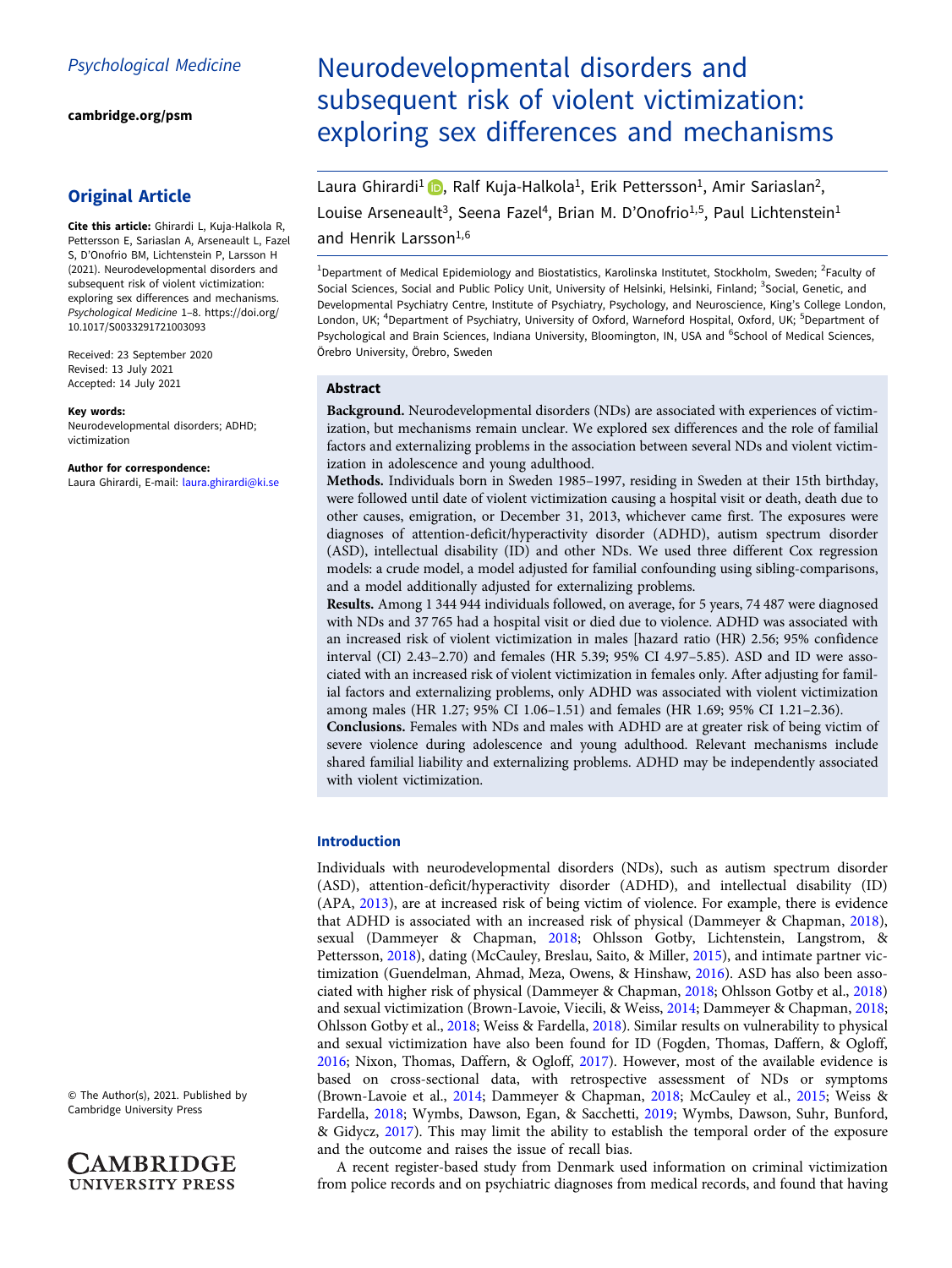a diagnosis of ND was associated with a higher risk of being subjected to criminal victimization in females, but not in males (Dean et al., [2018](#page-6-0)). However, the associations attenuated when adjusting for other psychiatric disorders, family characteristics, and criminal offending, with the exception of ID in women, which still represented a risk factor for being victim of violence (Dean et al., [2018](#page-6-0)). Another study based on a survey among university students did not find an association between self-reported ADHD symptoms and physical intimate partner violence victimization (Wymbs et al., [2017\)](#page-7-0). Hence, it remains unclear if all or just some NDs are associated with an increased risk of victimization and if the risk varies by sex. These are important knowledge gaps as violent victimization is associated with a range of negative outcomes, including depression, anxiety, post-traumatic stress disorder, substance use problems, self-harm, criminality, and violence perpetration (Latalova, Kamaradova, & Prasko, [2014](#page-7-0); Turanovic & Pratt, [2015](#page-7-0); Vaughn et al., [2010\)](#page-7-0).

None of the previous studies examined whether shared familial factors, including genetics, may explain the association between NDs and victimization. For example, previous research has shown that genetic vulnerability to psychiatric disorders, including ADHD, is correlated with exposure to another type of victimization, bullying (Schoeler et al., [2019\)](#page-7-0). Another relevant mechanism to explore is the role of criminal offending and other externalizing problems. For example, it is well established that ADHD is associated with an increased risk of criminality (Lichtenstein et al., [2012;](#page-7-0) Mohr-Jensen, Müller Bisgaard, Boldsen, & Steinhausen, [2019;](#page-7-0) Mohr-Jensen & Steinhausen, [2016\)](#page-7-0) and substance use disorder (SUD) (Biederman et al., [1997;](#page-6-0) Groenman, Janssen, & Oosterlaan, [2017;](#page-6-0) Groenman et al., [2013](#page-6-0); Yoshimasu et al., [2012\)](#page-7-0), which, in turn, are associated with greater risk of being victim of violence (Johnson et al., [2016](#page-7-0); Vaughn et al., [2010\)](#page-7-0). As a result, SUD and criminality may mediate the association between NDs and violent victimization. Therefore, assessing the role of familial confounding and mediating factors may help clarifying the mechanisms through which NDs may influence the vulnerability to victimization in adolescence and early adulthood.

Taken together, previous studies suggest that risk of violent victimization should be considered among those with NDs. However, use of cross-sectional data and lack of consideration of important potential confounders and mediators may generate biased results. In this study, we investigated the association between several NDs and subsequent risk of severe violent victimization in adolescence and young adulthood, using prospectively collected data on hospitalizations and deaths due to assault. We had two main aims. First, we wanted to estimate the crude association between different NDs and victimization in males and females, in order to establish the extent to which different NDs were associated with risk of violent victimization and if there may be sex differences. This would allow identifying the most vulnerable patient groups. Second, we explored two mechanisms that may explain the association between NDs and victimization, that is, shared familial factors and mediation via externalizing problems. To do so, we examined whether the associations between NDs and victimization was explained by unmeasured shared familial effects by comparing violent victimization rates among sibling pairs who are discordant on their diagnosis status. This method uses information on pairs where one sibling is diagnosed with a ND and the other is not in order to adjust for familial factors shared by the siblings, such as their socio-economic background and half of their genetic makeup (D'Onofrio, Lahey,

Turkheimer, & Lichtenstein, [2013\)](#page-6-0). Furthermore, we tested whether the association between NDs and victimization was explained by externalizing problems, including conduct disorder (CD), SUD, and criminal convictions, which may account, at least in part, for the association between some NDs and violent victimization.

#### Methods

The study was approved by the regional ethics review board in Stockholm, Sweden. The requirement for informed consent was waived because the study was register-based and it was not possible to identify the included individuals.

## Study population

We used data from a linkage of several national Swedish registers via the unique identification number (Ludvigsson, Otterblad-Olausson, Pettersson, & Ekbom, [2009](#page-7-0)). Using information from the Total Population Register (Ludvigsson et al., [2016](#page-7-0)), we included in the study all individuals born in Sweden between 1985 and 1997 alive and living in Sweden at their 15th birthday, with identifiable biological parents. We followed them from their 15th birthday until the event of interest, death, migration outside Sweden, or December 31, 2013, whichever came first. That date would represent the end of the follow-up. We followed individuals from age 15 in order to focus on victimization events during late adolescence and early adulthood and we excluded individuals with a victimization event before age 15. Within the study population, we linked individuals with the same biological parents using both parents' unique identification numbers to identify clusters of full-siblings.

### NDs

Using the National Patient Register (Ludvigsson et al., [2011](#page-7-0)), we identified diagnoses of NDs from specialist inpatient and outpatient visits after age two, using a similar classification as DSM-5, which includes ADHD, ASD, ID, communication disorders, specific learning disorder, motor disorders, and other/ unspecified NDs. ADHD, ASD and ID, which were the most prevalent NDs in the sample, were also examined separately. A complete list of the International Classification of Diseases, 9th revision (ICD-9), and ICD-10 codes is reported in online Supplementary Table S1.

All the exposures were time-varying. Individuals who were diagnosed with NDs before the 15th birthday were considered exposed for the entire follow-up. Individuals who were diagnosed with NDs after their 15th birthday were considered as unexposed from their 15th birthday until the first diagnosis, and as exposed after the first diagnosis.

## Violent victimization

Using information from the National Patient Register (Ludvigsson et al., [2011\)](#page-7-0) and the Cause of Death Register (Brooke et al., [2017](#page-6-0)), we defined violent victimization as any inpatient or outpatient visit or death due to assault (ICD-9 codes: E960-E969; ICD-10 codes: X85-Y09), in line with previous studies (Sariaslan, Arseneault, Larsson, Lichtenstein, & Fazel, [2020;](#page-7-0) Sariaslan, Lichtenstein, Larsson, & Fazel, [2016\)](#page-7-0). The outcome date was defined as the date of first registered diagnosis.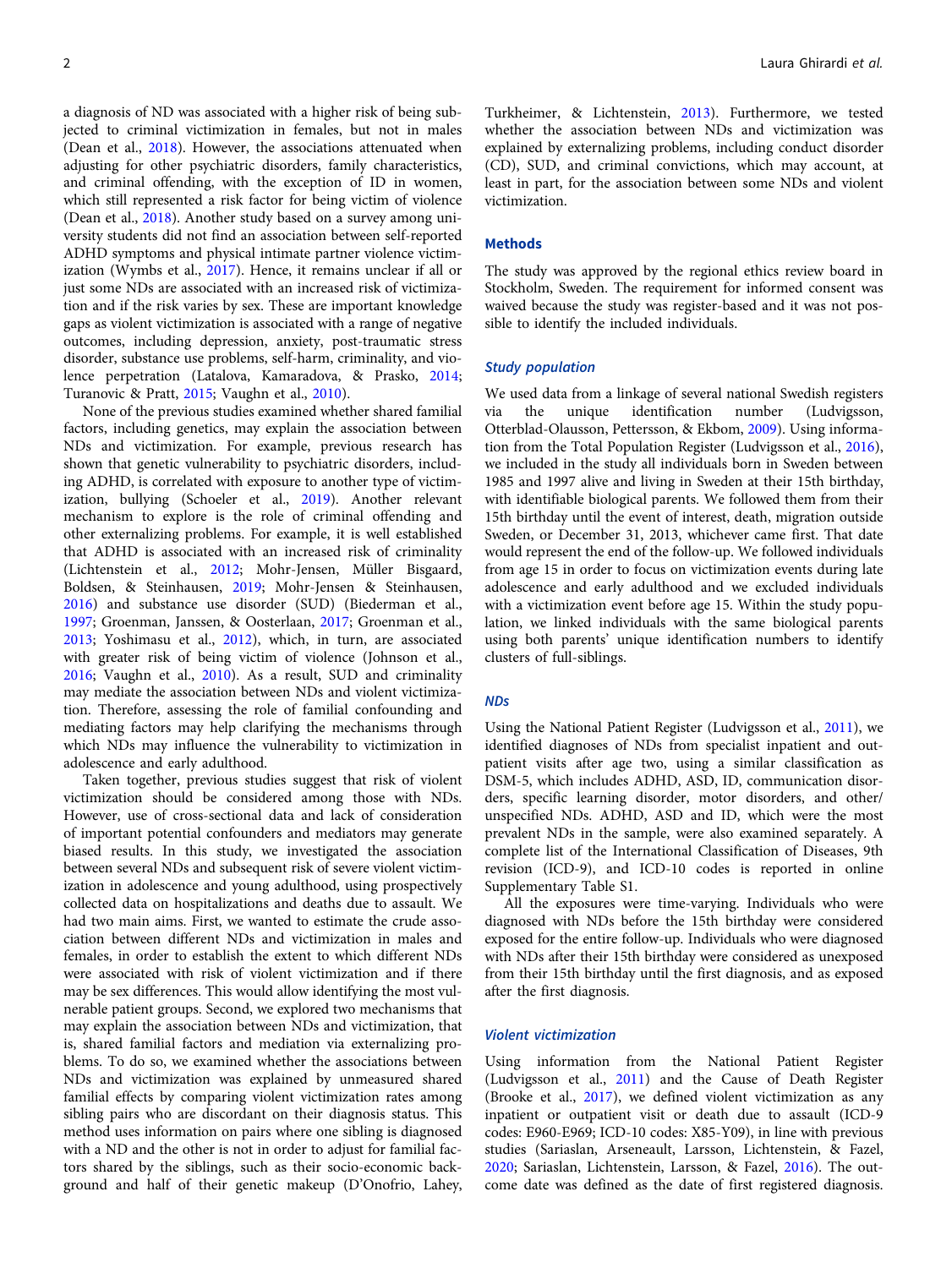As the National Patient Register includes data from inpatient and outpatient visits, these events may be considered quite severe events, as they were treated in specialist care. Primary care data are not included in the National Patient Register.

### Other covariates

The following covariates were considered: year of birth, using information from the Total Population Register (1985–1990; 1991–1997); diagnosis of CD in the National Patient Register (ICD-9 code: 312; ICD-10 code: F91); diagnosis of SUD in the National Patient Register (ICD-9 codes: 291, 292, 303–305; ICD-10 code: F10−F19); crime conviction (Sariaslan et al., [2016,](#page-7-0) [2020\)](#page-7-0), identified in the National Crime Register, which includes information on all criminal convictions in Sweden since 1973 for individuals aged 15 or older, which is the age of criminal responsibility in Sweden.

#### Statistical analysis

We conducted all analyses separately for males and females, as NDs have different prevalence in males and females and results from previous studies suggest that there may be sex differences in the vulnerability to different types of victimizations.

First, to explore the crude association between the NDs and violent victimization among males and females, we plotted the estimated cumulative incidence of being violently victimized in exposed and unexposed groups by sex using the Kaplan–Meier method. Then, we used Cox regression model to estimate the hazard ratios (HRs) and 95% confidence intervals (CIs) for time to violent victimization, with cluster-robust standard errors accounting for the correlated data from full-siblings. The underlying time scale was time since the start of the follow-up, that is, the 15th birthday. We performed the analysis for all NDs combined, as well as for ADHD, ASD and ID separately and then with ADHD, ASD, and ID included together in a multiple regression model. Therefore, estimates for each disorder from this model were adjusted for the other disorders. This was done in order to establish if all NDs or only some disorders were uniquely associated with risk of violent victimization. In addition, we evaluated if there was any difference between having only one disorder  $v$ . having more than one. In order to do so, we considered ADHD, ASD, and ID in separate models as exposures on three different levels: no diagnosis, diagnosis of one disorder, diagnosis of more than one disorder. That is, when considering ADHD, one could have no diagnosis of ADHD, only a diagnosis of ADHD, or a diagnosis of ADHD and of ASD and/or ID. When considering ASD, one could have no diagnosis of ASD, only a diagnosis of ASD, or a diagnosis of ASD and ADHD and/or ID. When considering ID, one could have no diagnosis of ID, only a diagnosis of ID, or a diagnosis of ID and of ADHD and/or ASD.

Second, we used stratified Cox regression model entering each cluster of full-siblings as a separate stratum (model adjusted for familial factors). This approach allows adjusting for all potential confounders that are constant within each cluster of siblings during the follow-up. Only clusters of siblings with variation in at least one of the covariates and at least one outcome event contribute to this analysis (Number of clusters = 26 337; Number of individuals = 54 354). In this model, we also adjusted for year of birth to control for potential temporal trends, which may for example affect administrative prevalence of NDs. This was done in order

Third, we added the following externalizing problems to the stratified Cox regression model of full-siblings (that is, the model adjusted for familial factors explained above): diagnosis of SUD, diagnosis of CD, crime conviction (model adjusted for familial factors and mediators). These covariates were time varying and date of the first diagnosis or first crime was used as the starting date of the exposed time. Hence, individuals who were diagnosed with SUD or CD before or at the 15th birthday were considered exposed for the entire follow-up, while individuals who were diagnosed with SUD or CD after their 15th birthday were considered as unexposed from their 15th birthday until the first diagnosis, and as exposed afterwards. This was done in order to explore if externalizing problems would explain potential associations between NDs and violent victimization.

As a sensitivity analysis, we conducted these analyses considering ND diagnoses after age four, for a more conservative definition of the disorders.

#### Results

## Description of the sample

Descriptive statistics of the study population, which included 1 344 944 individuals, are reported in [Table 1](#page-3-0). More than five percent of the study population ( $N = 74487$ ; 5.54%) were diagnosed with a ND, of which ADHD was the most common  $(N = 45991;$ 3.42%). During the follow-up (mean length = 5 years; average age at the end of the follow-up = 23), 37 765 (2.81%) individuals who were violently victimized, and males  $(N = 26884; 3.90\%)$  were more at risk than females  $(N = 10 881; 1.66\%).$ 

## Crude associations between NDs and violent victimization

[Figure 1](#page-3-0) depicts cumulative incidence of violent victimization. At the end of the follow-up, the estimated cumulative incidence of violent victimization after being diagnosed with any NDs was 10.8% (95% CI 10.3–11.4) in males and 9.7% (95% CI 9.0–10.5) in females, compared to 6.2% (95% CI 6.1–6.3) in males and 2.4% (95% CI 2.4–2.5) in females not diagnosed with NDs. The difference was larger for ADHD, with an estimated cumulative incidence of violent victimization equal to 16.0% (95% CI 15.0–17.0) in males and 13.2% (95% CI 12.1–14.3) in females diagnosed with ADHD, compared to 6.2% (95% CI 6.1–6.2) in males and 2.5% (95% CI 2.4–2.5) in females not diagnosed with ADHD.

Crude associations between NDs and violent victimization are reported in [Table 2.](#page-4-0) A diagnosis of ND was associated with an increased risk of subsequent violent victimization in males (HR 1.72; 95% CI 1.64–1.80) and females (HR 3.94; 95% CI 3.68– 4.22). Among males, when considering specific disorders in separate models, only ADHD was associated with an increased risk of violent victimization (HR 2.56; 95% CI 2.43–2.70), while ASD and ID were associated with a reduced risk of violent victimization. Among females, all NDs were associated with an increased risk of violent victimization. When considering ADHD, ASD, ID simultaneously in a multiple regression model, among males, only ADHD was associated with an increased risk of violent victimization, while ASD and ID were associated with a reduced risk of violent victimization. In contrast, among females, all disorders were independently associated with an increased risk of violent victimization, with a stronger association for ADHD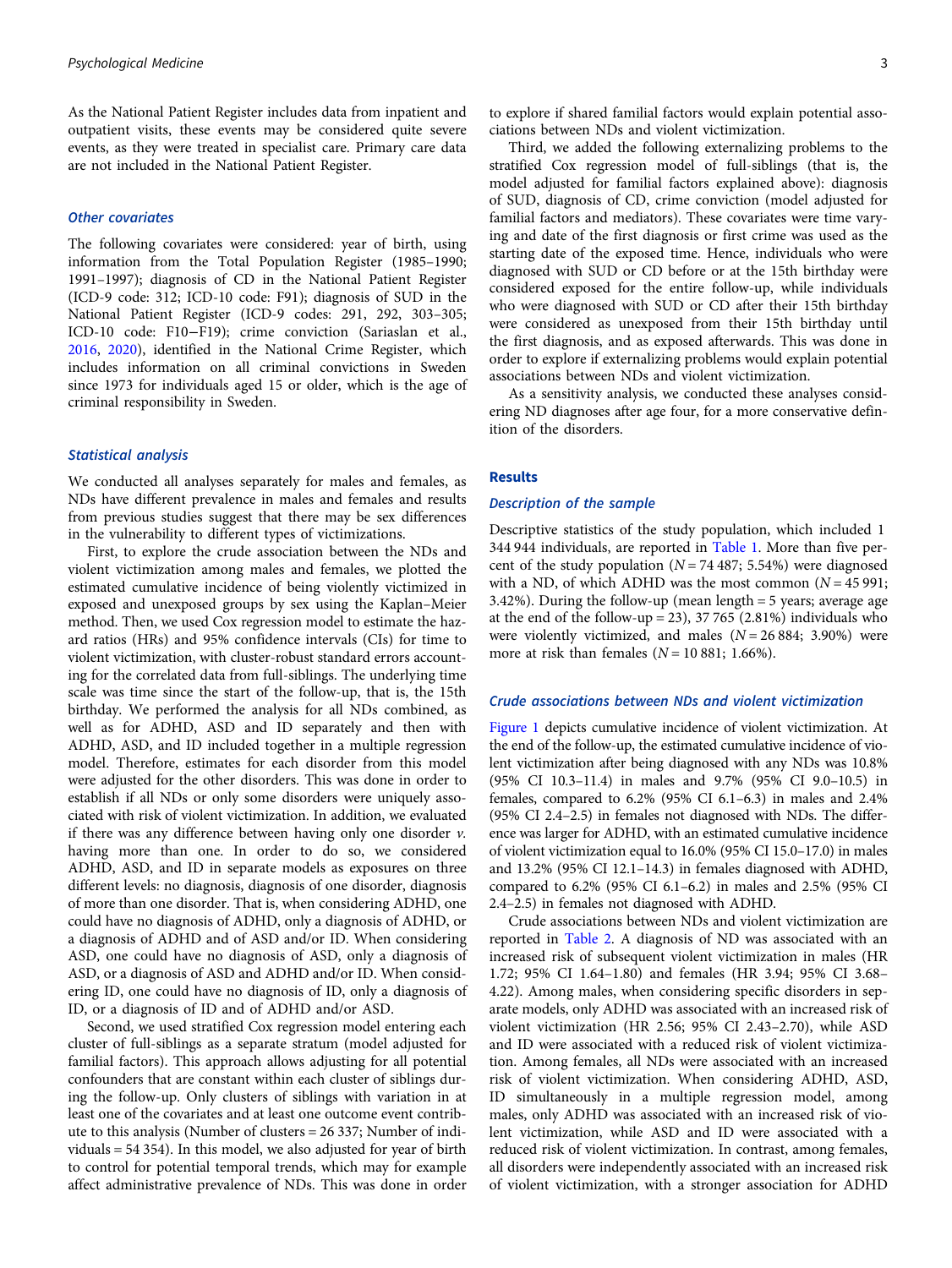## <span id="page-3-0"></span>Table 1. Description of the study population

|                                                 | Overall           | Males           | Females         |
|-------------------------------------------------|-------------------|-----------------|-----------------|
|                                                 | No. (%)           | No. (%)         | No. (%)         |
| Whole study population                          | 1 344 944         | 689 878 (51.29) | 655 066 (48.71) |
| Any ND                                          | 74 487 (5.54)     | 46 603 (6.76)   | 27 884 (4.26)   |
| ADHD                                            | 45 991 (3.42)     | 28 899 (4.19)   | 17 092 (2.61)   |
| ASD                                             | 21 362 (1.59)     | 14 058 (2.04)   | 7304 (1.12)     |
| ID                                              | 14 194 (1.06)     | 8400 (1.22)     | 5794 (0.88)     |
| <b>SUD</b>                                      | 59 886 (4.45)     | 32 029 (4.64)   | 27 857 (4.25)   |
| <b>CD</b>                                       | 5327 (0.40)       | 3310 (0.48)     | 2017 (0.31)     |
| Any crime conviction                            | 160 606 (11.94)   | 114 666 (16.62) | 45 940 (7.01)   |
| Maternal psychiatric diagnosis                  | 206 563 (15.36)   | 106 476 (15.43) | 100 087 (15.28) |
| Paternal psychiatric diagnosis                  | 175 093 (13.02)   | 89 400 (12.96)  | 85 693 (13.08)  |
| Maternal upper secondary education <sup>a</sup> | 1 176 827 (89.46) | 603 517 (89.47) | 573 310 (89.45) |
| Paternal upper secondary education <sup>b</sup> | 1 049 921 (82.40) | 538 843 (82.42) | 511 078 (82.38) |
| Violent victimization event                     | 37 765 (2.81)     | 26 884 (3.90)   | 10 881 (1.66)   |

No., number of observations; ND, neurodevelopmental disorder; ADHD, attention-deficit/hyperactivity disorder; ASD, autism spectrum disorder; ID, intellectual disability; SUD, substance use disorder; CD, conduct disorder.

<sup>a</sup>Due to missing values,  $N = 1315490$ .<br><sup>b</sup>Due to missing values,  $N = 1298388$ .



Fig. 1. Cumulative incidence of violent victimization.

Note: Dashed line = exposed to NDs; solid line = unexposed to NDs. NDs, neurodevelopmental disorders; ASD, autism spectrum disorder; ID, intellectual disability.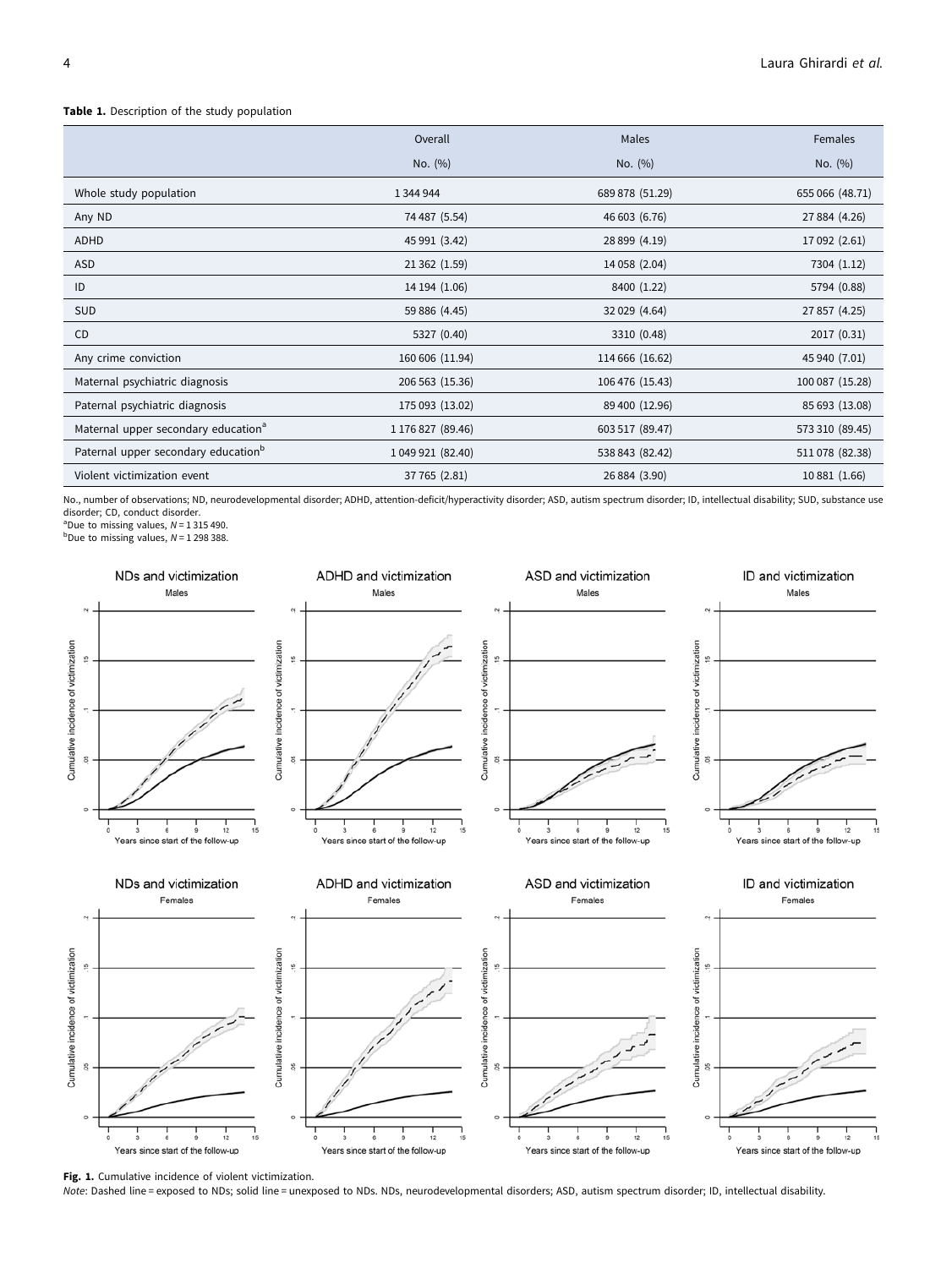<span id="page-4-0"></span>Table 2. Crude associations between NDs and violent victimization

|             | Separate models        | Multiple regression model <sup>a</sup> |  |
|-------------|------------------------|----------------------------------------|--|
|             | HR (95% CI)            | HR (95% CI)                            |  |
| Males       |                        |                                        |  |
| Any ND      | $1.72$ $(1.64-1.80)$   | <b>NA</b>                              |  |
| <b>ADHD</b> | $2.56$ $(2.43 - 2.70)$ | $2.83$ $(2.67 - 2.99)$                 |  |
| <b>ASD</b>  | $0.84$ (0.75-0.95)     | $0.60$ $(0.53 - 0.68)$                 |  |
| ID          | $0.80(0.70-0.92)$      | $0.65(0.56 - 0.75)$                    |  |
| Females     |                        |                                        |  |
| Any ND      | $3.94$ $(3.68 - 4.22)$ | <b>NA</b>                              |  |
| <b>ADHD</b> | $5.39(4.97 - 5.85)$    | 4.91 (4.48-5.38)                       |  |
| <b>ASD</b>  | $2.87$ $(2.47-3.32)$   | $1.24(1.04-1.47)$                      |  |
| ID          | $2.78(2.41-3.20)$      | $1.77(1.51 - 2.07)$                    |  |

HR, hazard ratio; CI, confidence interval; ND, neurodevelopmental disorder; ADHD, attention-deficit/hyperactivity disorder; ASD, autism spectrum disorder; ID, intellectual disability.

<sup>a</sup>The estimates for each disorder are mutually adjusted for the other disorders.

(HR 4.91; 95% CI 4.48–5.38) than for ASD (HR 1.24; 95% CI 1.04–1.47) and ID (HR 1.77; 95% CI 1.51–2.07). The difference in the association between NDs and violent victimization between males and females was statistically significant ( $p = 0.00$ ).

When evaluating the role of comorbidity, the pattern of results for ADHD was different from ASD and ID. For ADHD, among males, having only a diagnosis of ADHD was associated with an increased risk of violent victimization (HR 2.86; 95% CI 2.70– 3.03), as compared to not having a diagnosis of ADHD. The increase in the risk was lower if there was an additional diagnosis of ASD and/or ID (HR 1.61; 95% CI 1.42–1.85). Among females, having only a diagnosis of ADHD (HR 5.45; 95% CI 4.98–5.97) or having an additional diagnosis of ASD and/or ID (HR 5.15; 95% CI 4.32–6.15) was associated with an increase in the risk of violent victimization of similar magnitude. For ASD, among males, having only a diagnosis of ASD was associated with a decreased risk of violent victimization (HR 0.74; 95% CI 0.62– 0.88). The association for having an additional diagnosis of ADHD and/or ID was null (HR 0.96; 95% CI 0.81–1.13). Among females, having only a diagnosis of ASD (HR 2.71; 95% CI 2.20– 3.33) or having an additional diagnosis of ADHD and/or ID (HR 3.04; 95% CI 2.47–3.75) was associated with an increase in the risk of violent victimization of similar magnitude. For ID, among males, having only a diagnosis of ID was associated with a decreased risk of violent victimization HR 0.63 (95% CI 0.51– 0.78). The association for having an additional diagnosis of ADHD and/or ASD was null [HR 1.01 (95% CI 0.83–1.21)]. Among females, having only a diagnosis of ID (HR 2.50; 95% CI 2.08–2.99) or having an additional diagnosis of ADHD and/or ASD (HR 3.41; 95% CI 2.71–4.31) was associated with an increase in the risk of violent victimization of similar magnitude.

## The role of familial factors for associations between NDs and violent victimization

Adjusted associations between NDs and violent victimization are reported in Table 3. In the model where we explored to role of familial factors shared by full-siblings, a diagnosis of ND was associated with an increased risk of subsequent violent

Table 3. Adjusted associations between NDs and violent victimization

|            | Adjusted for familial<br>Adjusted for familial factors<br>and mediators <sup>b</sup><br>factors <sup>a</sup> |                        |
|------------|--------------------------------------------------------------------------------------------------------------|------------------------|
|            | HR (95% CI)                                                                                                  | HR (95% CI)            |
| Males      |                                                                                                              |                        |
| Any ND     | $1.14(0.99-1.31)$                                                                                            | $0.99(0.86 - 1.14)$    |
| ADHD       | $1.53(1.29-1.82)$                                                                                            | $1.27(1.06-1.51)$      |
| ASD        | $0.82$ $(0.59-1.12)$                                                                                         | $0.83$ $(0.61 - 1.13)$ |
| ID         | $0.49$ $(0.34 - 0.70)$                                                                                       | $0.51(0.36 - 0.73)$    |
| Females    |                                                                                                              |                        |
| Any ND     | $1.73(1.37-2.18)$                                                                                            | $1.42(1.11-1.83)$      |
| ADHD       | $2.24(1.64-3.04)$                                                                                            | $1.69$ $(1.21 - 2.36)$ |
| <b>ASD</b> | $0.81(0.49-1.34)$                                                                                            | $0.75(0.45 - 1.24)$    |
| ID         | $1.29(0.80 - 2.11)$                                                                                          | $1.29(0.80 - 2.08)$    |

HR, hazard ratio; CI, confidence interval; ND, neurodevelopmental disorder; ADHD, attention-deficit/hyperactivity disorder; ASD, autism spectrum disorder; ID, intellectual disability.

<sup>a</sup>The model is adjusted for familial factors shared by full siblings.

<sup>b</sup>The model is additionally adjusted for substance use disorder, conduct disorder, and crime conviction.

victimization in males (HR 1.14; 95% CI 0.99–1.31), although the confidence interval included one, and in females (HR 1.73; 95% CI 1.37–2.18). All familial factor adjusted estimates (Table 3) attenuated compared to the non-adjusted estimates (Table 2), which suggests that familial factors may explain part of the association. When considering the specific disorders simultaneously, only ADHD was associated with an increased risk of violent victimization in both males (HR 1.53; 95% CI 1.29– 1.82) and females (HR 2.24; 95% CI 1.64–3.04).

## The role of mediators for associations between NDs and violent victimization

The associations further attenuated when considering the role of familial factors and externalizing problems, suggesting that these may be important mechanisms in the association between NDs and violent victimization (Table 3). When examining specific disorders, only ADHD was associated with an increased risk of violent victimization, both in males (HR 1.27; 95% CI 1.06–1.51) and in females (HR 1.69; 95% CI 1.21–2.36; Table 3).

## Sensitivity analysis

Associations between a more conservative definition of NDs and violent victimization were similar to those obtained from the main analyses [\(Table 4\)](#page-5-0).

## **Discussion**

In this nation-wide study, we found that having a diagnosis of NDs was associated with an increased risk of being victim of violence during adolescence and young adulthood among females. In males, there was a positive association with ADHD only, while ASD and ID were associated with a decreased risk of violent victimization. A possible explanation for this is that ADHD symptoms, such as impulsivity and inattention, may increase the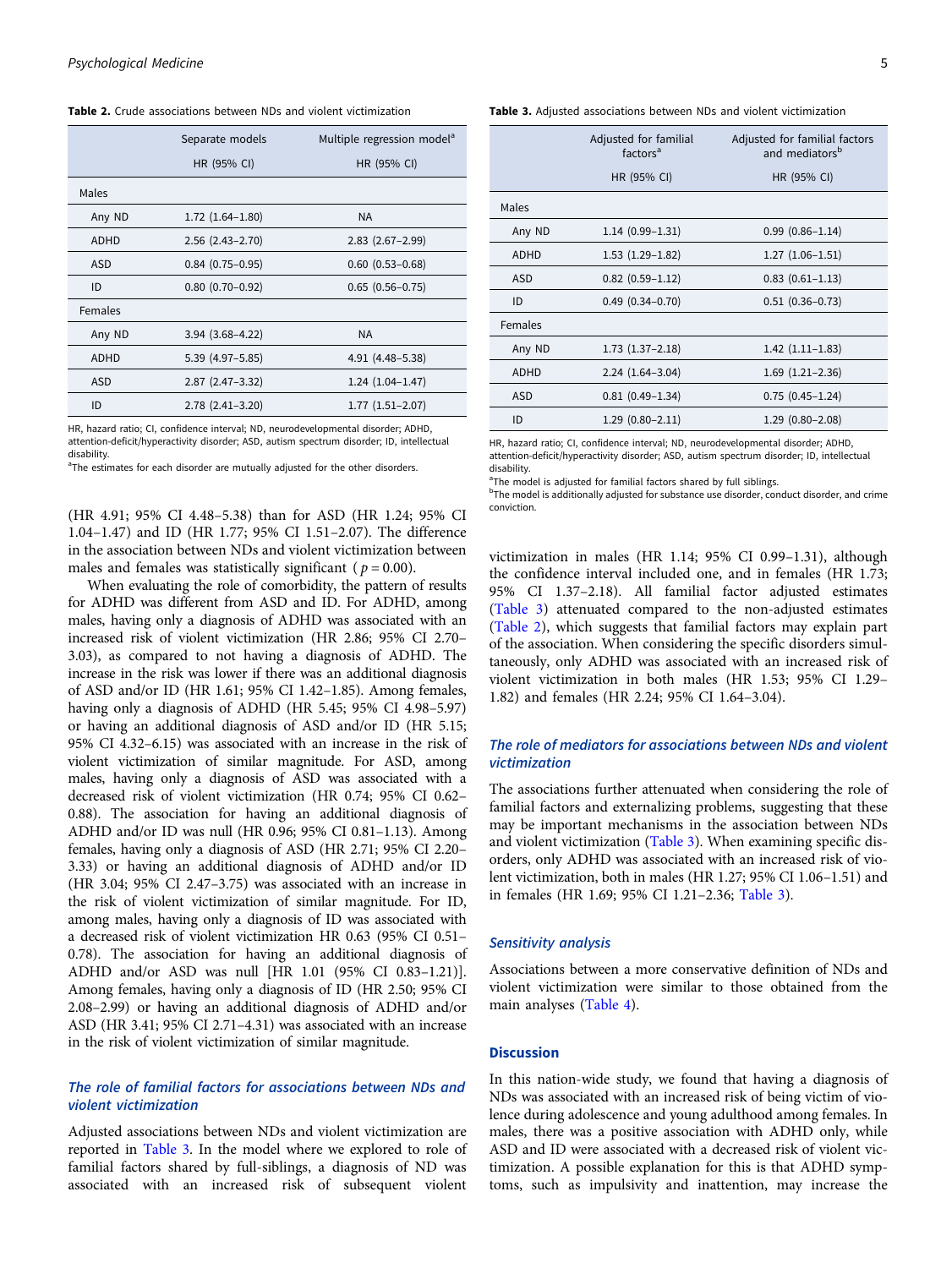|             | Crude association - Separate<br>models | Crude association - Multiple<br>regression model <sup>a</sup> | Adjusted for familial<br>factors <sup>b</sup> | Adjusted for familial factors and<br>mediators <sup>c</sup> |
|-------------|----------------------------------------|---------------------------------------------------------------|-----------------------------------------------|-------------------------------------------------------------|
|             | HR (95% CI)                            | HR (95% CI)                                                   | HR (95% CI)                                   | HR (95% CI)                                                 |
| Males       |                                        |                                                               |                                               |                                                             |
| Any ND      | $1.74(1.66-1.83)$                      | <b>NA</b>                                                     | $1.16(1.01-1.34)$                             | $1.01(0.87 - 1.17)$                                         |
| <b>ADHD</b> | $2.56(2.43 - 2.71)$                    | $2.83$ $(2.67 - 2.99)$                                        | $1.52$ $(1.28-1.80)$                          | $1.25(1.05-1.49)$                                           |
| <b>ASD</b>  | $0.86$ $(0.76 - 0.96)$                 | $0.60$ $(0.53 - 0.68)$                                        | $0.83$ $(0.60 - 1.15)$                        | $0.85(0.62 - 1.16)$                                         |
| ID          | $0.81(0.71-0.94)$                      | $0.66$ $(0.57-0.76)$                                          | $0.50(0.35 - 0.71)$                           | $0.52$ $(0.37-0.74)$                                        |
| Females     |                                        |                                                               |                                               |                                                             |
| Any ND      | $3.84$ $(3.71 - 4.25)$                 | <b>NA</b>                                                     | $1.73$ $(1.37-2.19)$                          | $1.43(1.11-1.84)$                                           |
| <b>ADHD</b> | $5.40(5.00 - 5.86)$                    | 4.93 (4.50-5.40)                                              | $2.24(1.65-3.06)$                             | $1.69$ $(1.21-2.37)$                                        |
| <b>ASD</b>  | $2.85(2.45-3.30)$                      | $1.22$ $(1.03-1.45)$                                          | $0.79(0.47 - 1.31)$                           | $0.73(0.44 - 1.21)$                                         |
| ID          | $2.81(2.43-3.24)$                      | $1.79(1.53 - 2.09)$                                           | $1.26(0.77-2.06)$                             | $1.26(0.78-2.03)$                                           |

<span id="page-5-0"></span>Table 4. Sensitivity analysis on ND diagnoses from age four

HR, hazard ratio; CI, confidence interval; ND, neurodevelopmental disorder; ADHD, attention-deficit/hyperactivity disorder; ASD, autism spectrum disorder; ID, intellectual disability. <sup>a</sup>The estimates for each disorder are mutually adjusted for the other disorders.

<sup>b</sup>The model is adjusted for familial factors shared by full siblings; <sup>c</sup>the model is additionally adjusted for substance use disorder, conduct disorder, and crime conviction.

vulnerability of both men and women to violent victimization. In contrast, ASD symptoms, such as social and communication difficulties, may have opposite effects in males and females. For example, young women might become the target of violence, because of their interpersonal difficulties, whereas having fewer interactions with others or even being socially isolated may protect young men from contexts where violence may occur. When considering the role of comorbidities, we found that among males with ADHD, having and additional diagnosis of ASD, ID or both, may reduce the magnitude of the increase in the risk of violent victimization. In other words, comorbidity with these disorders may be protective. Among females, for any of the disorders considered comorbidity did not seem to result in a larger increase in the risk of violent victimization.

The analyses of the possible mechanisms underlying the observed associations revealed three important findings. First, sibling-comparisons led to attenuated associations, indicating that the mechanisms underlying associations between NDs and violent victimization reflect in part a shared familial liability. This is in line with a recent Swedish study on the risk of violent victimization among individuals with other psychiatric disorders, which found increased risk for all psychiatric disorders, but attenuated estimates in models adjusted for familial confounding using sibling-comparison design (Sariaslan et al., [2020](#page-7-0)). This is also in line with evidence suggesting that genetic vulnerability to psychiatric disorders is associated with an increased risk of being exposed to a less severe form of victimization, bullying (Schoeler et al., [2019](#page-7-0)).

Second, the disorder-specific sibling-comparisons (that is, the model adjusted for familial factors by comparing siblings who are discordant on diagnosis of NDs) revealed that the association of ASD with violent victimization in females was mostly attenuated to one, while ADHD remained associated with an increased risk of violent victimization in men and women separately. This suggests that, although part of the association was explained by shared familial factors, ADHD may be independently associated with a higher risk of being violently victimized. One possible explanation for this is that ADHD symptoms such as impulsivity and/or reduced vigilance (i.e. inattention) to potential threats may be increase the risk of becoming victim of violence.

Third, we found that the association between ADHD and victimization was partly mediated by externalizing behaviours. This is consistent with the well-established association between ADHD and externalizing problems (Biederman et al., [1997;](#page-6-0) Groenman et al., [2013](#page-6-0), [2017](#page-6-0); Lichtenstein et al., [2012;](#page-7-0) Mohr-Jensen & Steinhausen, [2016;](#page-7-0) Mohr-Jensen et al., [2019](#page-7-0); Yoshimasu et al., [2012\)](#page-7-0) and the available evidence supporting an association between externalizing problems and risk of becoming victim of violence (Johnson et al., [2016;](#page-7-0) Vaughn et al., [2010\)](#page-7-0). In addition, these findings confirm the importance of the dynamic interplay between victimization and perpetration risk (Sariaslan et al., [2020\)](#page-7-0), which needs to be considered carefully in future research. Importantly, the association between ADHD and violent victimization was not fully explained by externalizing problems. This suggests that impulsivity and lack of attention to potentially dangerous situations may be important factors influencing the risk of being victim of violence, even among individuals who do not have a history of conduct, abuse, or crime issues. Future research may explore symptom domains and mechanisms that may underlie this association and design interventions to target them.

Results from this study are in line with previous research, which has found an overall increased risk of victimization of different type and severity among individuals with NDs, using data from surveys (Brown-Lavoie et al., [2014](#page-6-0); Dammeyer & Chapman, [2018;](#page-6-0) Fogden et al., [2016](#page-6-0); Guendelman et al., [2016](#page-7-0); McCauley et al., [2015;](#page-7-0) Nixon et al., [2017](#page-7-0); Ohlsson Gotby et al., [2018;](#page-7-0) Weiss & Fardella, [2018](#page-7-0); Wymbs et al., [2019](#page-7-0)). Considering previous and current evidence, mental health professionals should carefully consider the risk of individuals with ND of being victim of violence and help patients and their families to identify situations or behaviors that may be unsafe. However, these results are partially in contrast to what has been reported by a recent Danish study, which found that, after several adjustments, a diagnosis of ND was not associated with a higher risk of violent victimization, with the exception of women with ID (Dean et al., [2018\)](#page-6-0). The divergence in results may be explained by methodological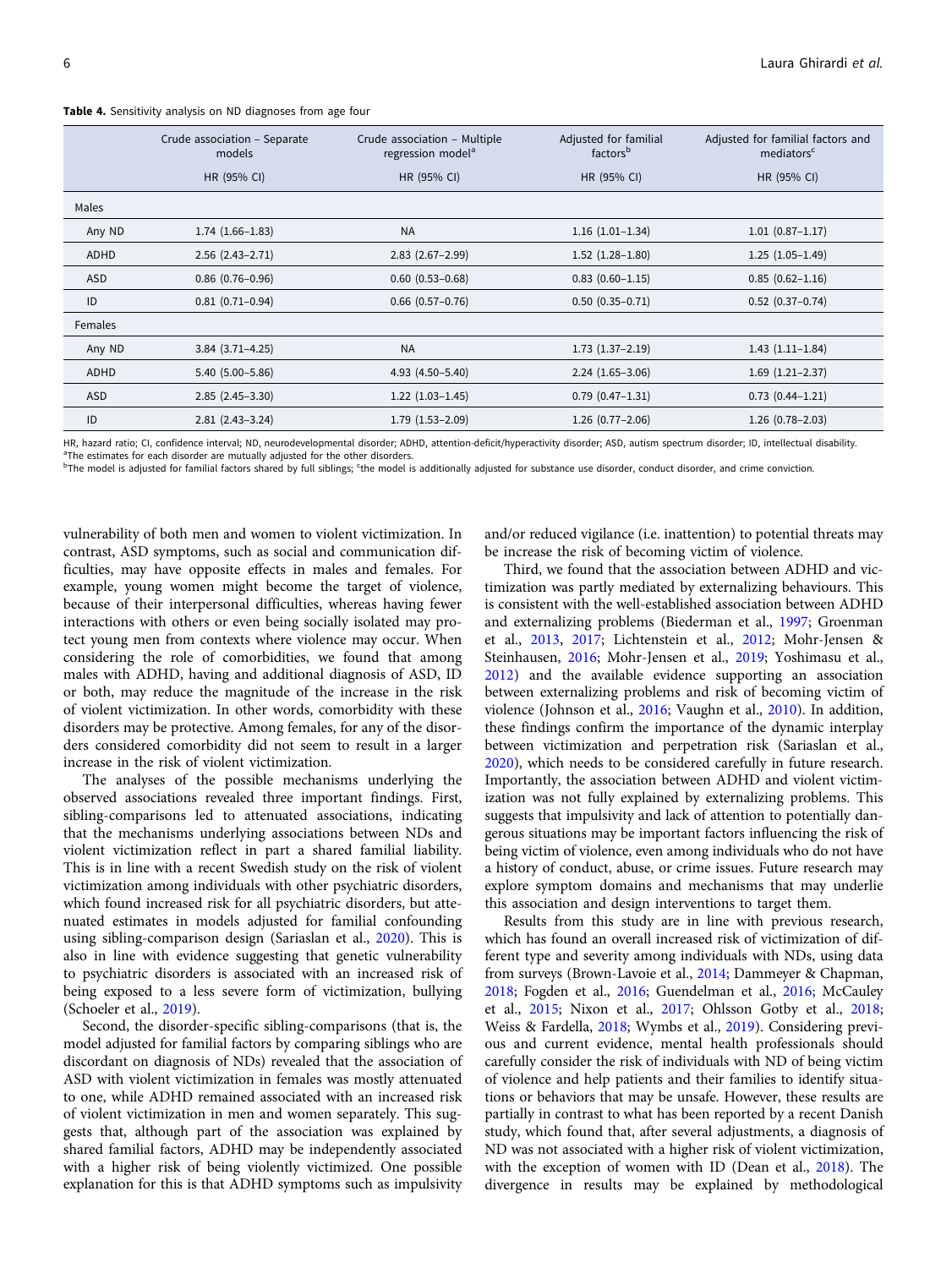<span id="page-6-0"></span>differences, including the choice of not considering different NDs separately and the use of data on police-reported crimes. In fact, different data sources may capture different types of events. For example, hospital and death records capture only victimization events severe enough to require medical attention.

A number of limitations should be considered when interpreting the results of the study. First, as mentioned above, we only had data on clinical diagnoses of NDs and violent victimization from medical and death records, which capture mainly more severe cases, both for NDs and for violent victimization. Therefore, our results might not generalize to less severe ND symptoms and victimization events. In addition, it may be that individuals with different NDs may be more or less likely to report violence, due to the symptoms of the disorders. For example, communication difficulties typical of ASD may influence the likelihood of seeking medical care or reporting being victim of violence. Second, we could not investigate which symptoms of NDs (e.g. for ADHD impulsivity  $v$ . inattentiveness) may be more strongly associated with the risk of victimization because we did not have access to information on disorder subtypes or manifestations, or symptom dimensions. Similarly, we could not differentiate between different types of victimization events, as more detailed data are not available or accurate. Third, data on CD, SUD, and crime conviction may not be an optimal measure of externalizing behaviors, due to underreporting. If this was the case, the independent association between ADHD and violent victimization may be overestimated. Future studies, with more comprehensive assessment of externalizing problems, may help to elucidate the interplay between ADHD, externalizing problems and victimization. In addition, although we interpreted the role of externalizing problems as possible mediators of the association between NDs and victimization, we did not restrict the timing of externalizing problems (that is either the diagnosis of SUD or CD or crime conviction) to occur after ND diagnoses, in order to use all the available information from the different registers. This was done because while it may happen that, for example, a diagnosis of ADHD is given after a SUD diagnosis, this is likely to reflect a delayed diagnosis of ADHD, as ADHD typically has its onset in childhood, while SUD typically has its onset in adolescence or early adulthood. In addition, childhood ADHD is recognized as a risk factor for subsequent SUD (Biederman et al., 1997; Groenman et al., 2013, 2017; Yoshimasu et al., [2012](#page-7-0)). Fourth, although we excluded individuals who had a victimization event before the start of the follow-up, there might be unrecorded events due to, for example, later start of the outpatient register (in 2001) and this may be an issue for the older individuals in the cohort. In addition, we were not able to control for other less severe events not recorded in healthcare registers, which may be confounders of the association between NDs and violent victimization, as they may be associated with an increased probability of both. While such events may be accounted for in the analysis based on sibling-comparison, that is, adjusted for familial factors shared by siblings, we cannot exclude that such factors may also act at the individual level. Last, sibling-comparison only accounts for part of the genetic influences, since siblings share on average half of their co-segregating alleles. Therefore, residual genetic confounding may explain at least part of the association between ADHD and violent victimization.

In conclusion, ADHD, but also ASD and ID in females, are associated with increased risk of violent victimization throughout adolescence and emerging adulthood. Therefore, mental health professionals should take into consideration the vulnerability of

these patients to being victim of severe violence and ask about victimization experiences, in order to provide appropriate support and prevent secondary negative effects. The mechanisms explaining the observed associations reflect in part a shared familial liability, but also mediation via externalizing problems. In addition, for ADHD, there might be an independent association with violent victimization, which deserves further investigation to clarify relevant symptom dimensions and mechanisms.

Supplementary material. The supplementary material for this article can be found at <https://doi.org/10.1017/S0033291721003093>

Acknowledgements. We acknowledge financial support from the Swedish Research Council (2014–3831; 2013-2280). The project has also received funding Swedish Initiative for Research on Microdata in the Social And Medical Sciences (SIMSAM) framework Grant no. 340-2013-5867. Laura Ghirardi is supported from the European Union' Horizon 2020 research and innovation programme under the Marie Sklodowska-Curie grant agreement no. 643051. This report reflects only the authors' views and the European Union is not responsible for any use that may be made of the information it contains. Seena Fazel is funded by the Wellcome Trust (#202836/Z/16/Z). Erik Pettersson is funded by the Swedish Research Council (2017-01358). The funders had no role in the study design; the collection, analysis and interpretation of data; writing of the report; and the decision to submit the article for publication.

Conflict of interest. Henrik Larsson has served as a speaker for Evolan Pharma and Shire and has received research grants from Shire; all outside the submitted work. All the other authors have no potential conflict of interest.

#### References

- APA (2013). Diagnostic and statistical manual of mental disorders (DSM-5®). Arlington, VA: American Psychiatric Association Publishing.
- Biederman, J., Wilens, T., Mick, E., Faraone, S. V., Weber, W., Curtis, S., … Soriano, J. (1997). Is ADHD a risk factor for psychoactive substance use disorders? Findings from a four-year prospective follow-up study. Journal of the American Academy of Child and Adolescent Psychiatry 36, 21–29.
- Brooke, H. L., Talbäck, M., Hörnblad, J., Johansson, L. A., Ludvigsson, J. F., Druid, H., … Ljung, R. (2017). The Swedish cause of death register. European Journal of Epidemiology 32, 765–773.
- Brown-Lavoie, S. M., Viecili, M. A., & Weiss, J. A. (2014). Sexual knowledge and victimization in adults with autism spectrum disorders. Journal of Autism and Developmental Disorders 44, 2185–2196.
- Dammeyer, J., & Chapman, M. (2018). A national survey on violence and discrimination among people with disabilities. BMC Public Health 18, 355.
- Dean, K., Laursen, T. M., Pedersen, C. B., Webb, R. T., Mortensen, P. B., & Agerbo, E. (2018). Risk of being subjected to crime, including violent crime, after onset of mental illness: A Danish national registry study using police data. JAMA Psychiatry 75, 689–696.
- D'Onofrio, B. M., Lahey, B. B., Turkheimer, E., & Lichtenstein, P. (2013). Critical need for family-based, quasi-experimental designs in integrating genetic and social science research. American Journal of Public Health 103(Suppl 1), S46–S55.
- Fogden, B. C., Thomas, S. D., Daffern, M., & Ogloff, J. R. (2016). Crime and victimisation in people with intellectual disability: A case linkage study. BMC Psychiatry 16, 170.
- Groenman, A. P., Janssen, T. W. P., & Oosterlaan, J. (2017). Childhood psychiatric disorders as risk factor for subsequent substance abuse: A meta-analysis. Journal of the American Academy of Child and Adolescent Psychiatry 56, 556–569.
- Groenman, A. P., Oosterlaan, J., Rommelse, N., Franke, B., Roeyers, H., Oades, R. D., … Faraone, S. V. (2013). Substance use disorders in adolescents with attention deficit hyperactivity disorder: A 4-year follow-up study. Addiction 108, 1503–1511.